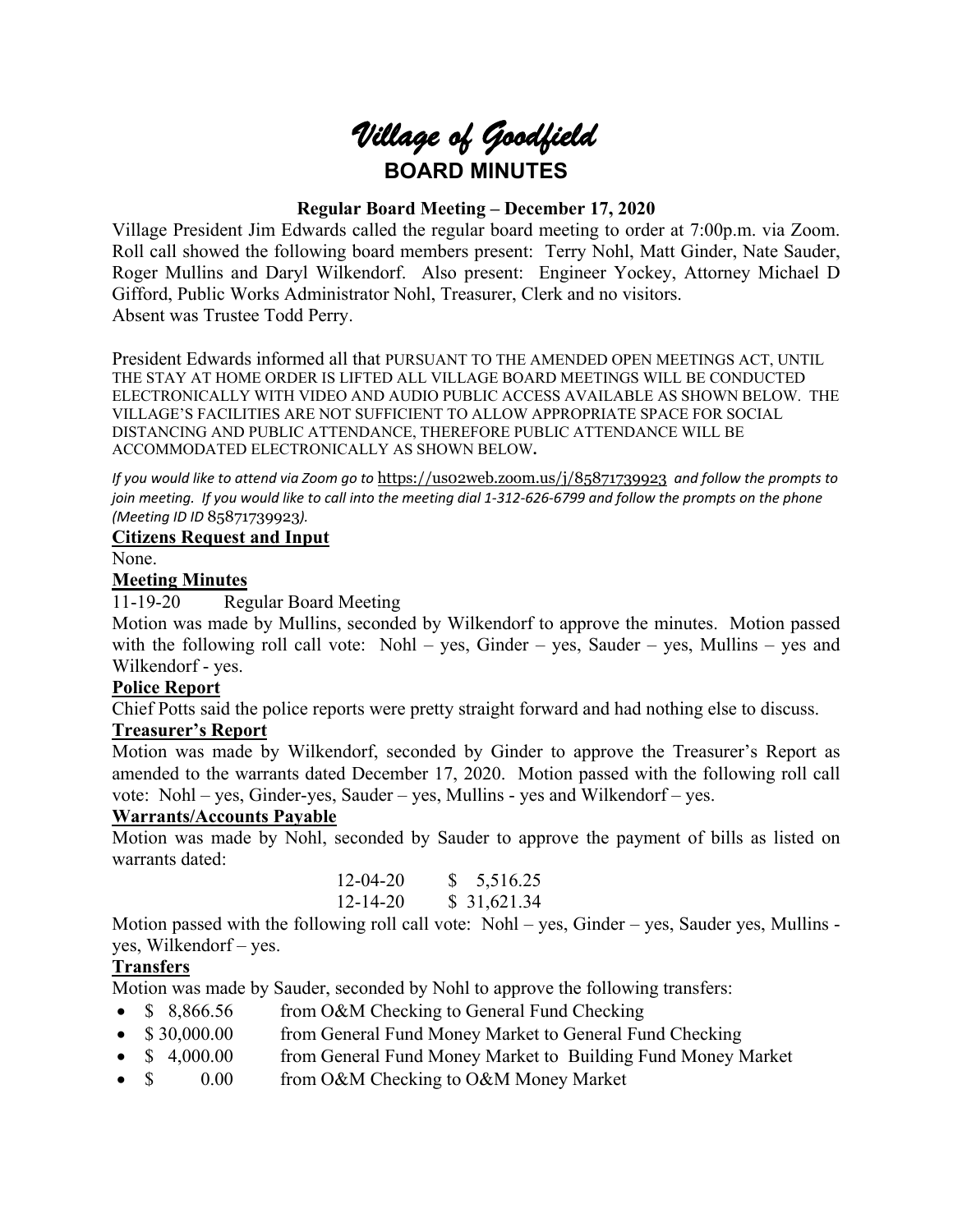- \$ 7,500.00 from O&M Checking to Pledged Revenue (Bond Pmt)
- \$ 3,332.16 from MFT Money Market to General Fund Checking
- \$ 0.00 from Bond Repayment Fund to General Fund Checking

Motion passed with the following roll call vote: Nohl – yes, Ginder-yes, Sauder – yes, Mullins yes and Wilkendorf – yes.

### **Payment of outstanding invoices upon request of Village Engineer**

There were no outstanding invoices.

#### **PUBLIC WORKS ADMINISTRATOR/VILLAGE ENGINEER REPORT WATER TREATMENT PLANT/DISTRIBUTION SYSTEM**

PWA Nohl reported they are having issues at the water plant with the well. It is working for now. Well #2 will be discussed at the Water & Sewer Committee meeting.

**SEWER TREATMENT PLANT/COLLECTION SYSTEM**

Nothing discussed.

# **SANITARY SEWER COLLECTION SYSTEM ISSUES**

Nothing discussed.

## **ATTORNEY REPORT**

None.

### **VILLAGE PRESIDENT'S REPORT**

President Edwards will be out of town for the next two weeks.

### **OLD BUSINESS**

## **Comprehensive Plan/Mile and a half radius map**

Nothing discussed.

## **Ingress/Egress Easement for Sanitary Sewer Trunk Main**

Nothing discussed. If there is a disaster and we have to go in and fix something on the trunk sewer and it affects the whole village can the just go in and fix it?

### **Raymond & Cleveland Street Right of Way**

PWA Nohl tried to reach Mr. Coulter and has not been able to speak with him.

### **Sewer Main Easement – Dr. Merheb & Barn III**

Attorney Gifford will try to contact Dr. Merheb's attorney.

### **Amendment to Timberline Mobile Estates Water Service Agreement – Letter of Credit**

Attorney Gifford has not talked to Mr. Rizqallah.

# **Consolidated Election – April 6, 2021**

Filing period is December 14-21, 2020.

## **Executive Session 2(c-11) of the Open Meetings Act to discuss threatened litigation**

Motion was made by Nohl, seconded by Mullins to enter into Executive Session under 2(c-11) of the Open Meetings Act to discuss threatened litigation. Motion passed with the following roll call vote: Nohl – yes, Ginder - yes, Sauder – yes, Mullins - yes and Wilkendorf – yes.

Board entered into Executive Session at 7:14p.m.

Motion to reconvene and go back into Regular Session was made by Ginder, seconded by Sauder. No action was taken in Exec. Session.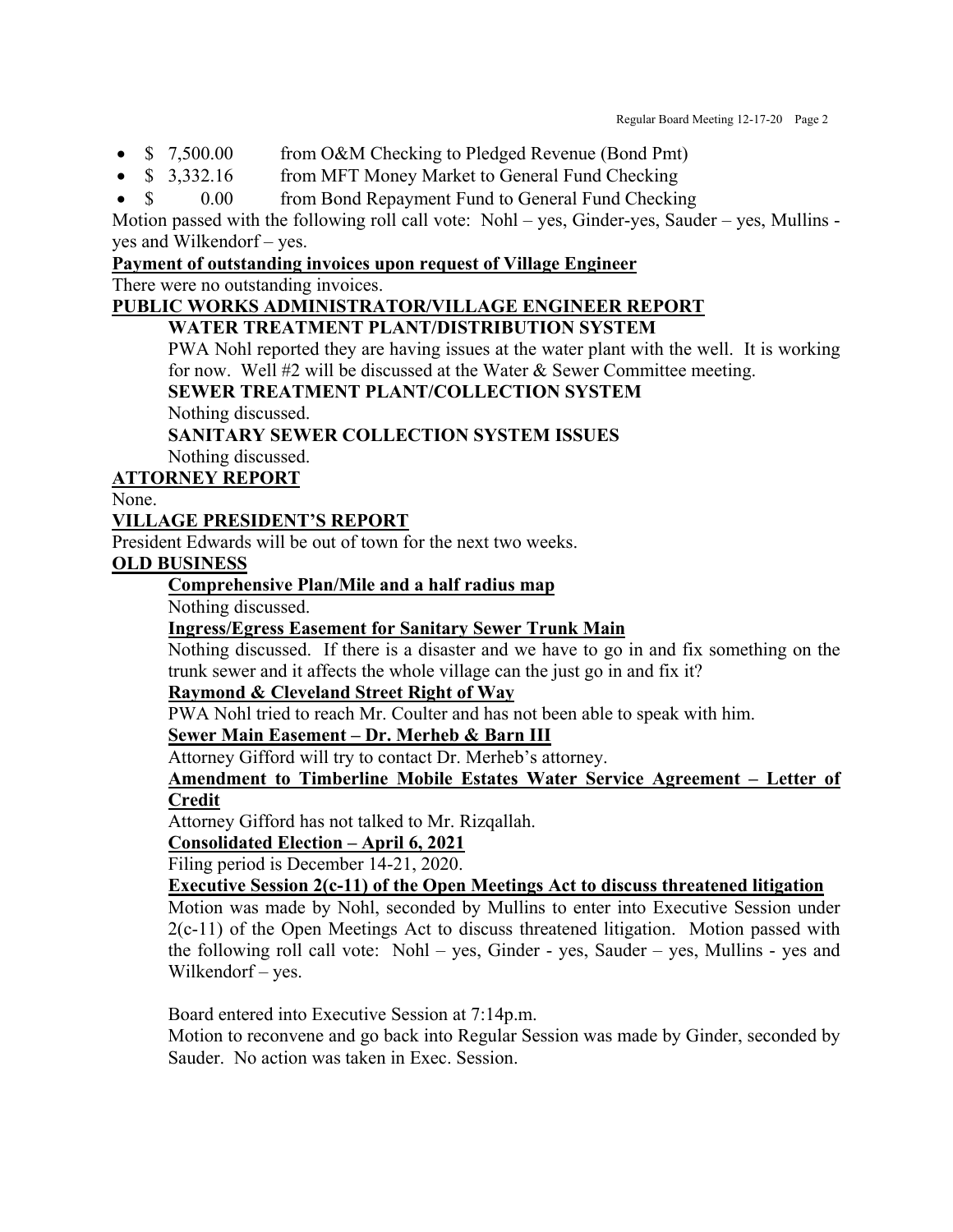Motion was made by Wilkendorf, seconded by Sauder to authorize a contingency consisting of Village President, Village Attorney and Village Treasurer to meet with the representatives of the other taxing entities that are involved in the TIF funds and offer them \$50,000 in total to be allocated to them based on the percentage of their amounts currently owed as Treasurer DeGrave described in Executive Session and with a full payment to be made after the TIF is completed. A written document would be drawn up by Village Attorney that all the parties would be signature to. Motion passed with the following roll call vote: Nohl – yes, Ginder – yes, Sauder – yes, Mullins – yes and Wilkendorf – yes.

#### **Annual Salary Review – Executive Session under 2(c-1) of the Open Meetings Act**

Motion was made by Wilkendorf, seconded by Nohl to enter into Executive Session under 2(c-1) of the Open Meetings Act to discuss annual salary review. Motion passed with the following roll call vote: Nohl – yes, Ginder – yes, Sauder – yes, Mullins yes and Wilkendorf – yes.

Board entered into Executive Session at 8:11p.m.

Motion to reconvene and go back into Regular Session was made by Mullins, seconded by Ginder. Motion passed with the following roll call vote: Nohl – yes, Ginder - yes, Sauder – yes, Mullins – yes and Wilkendorf – yes. No action was taken in Exec. Session.

Motion was made by Sauder, seconded by Ginder to increase employee wages by 3%, except for Kyle Fultz who will get a \$1.00/hour raise. Motion passed with the following roll call vote: Nohl – yes, Ginder - yes-no, Sauder – yes, Mullins – yes and Wilkendorf – yes.

### **Tax Levy Ordinance**

Motion was made by Nohl, seconded by Ginder to approve Ordinance#20-04, an ordinance for the levy and assessment of taxes for the current fiscal year. Motion passed with the following roll call vote: Nohl – yes, Ginder - yes, Sauder – yes, Mullins – yes and Wilkendorf – yes.

### **NEW BUSINESS**

### **Executive Session 2(c-11) of the Open Meetings Act to discuss threatened litigation**

Motion was made by Ginder, seconded by Sauder to enter into Executive Session under 2(c-11) of the Open Meetings Act to discuss threatened litigation. Motion passed with the following roll call vote: Nohl – yes, Ginder - yes, Sauder – yes, Mullins yes and Wilkendorf – yes.

Board entered into Executive Session at 8:34p.m.

Motion to reconvene and go back into Regular Session was made by Sauder, seconded by Ginder. Motion passed with the following roll call vote: Nohl – yes, Ginder – yes, Sauder – yes, Mullins – yes and Wilkendorf – yes.

No action was taken in Exec. Session.

#### **Schedule Committee Meetings**

A Water & Sewer Committee meeting will be scheduled for December 28, 2020 at 7:00p.m.